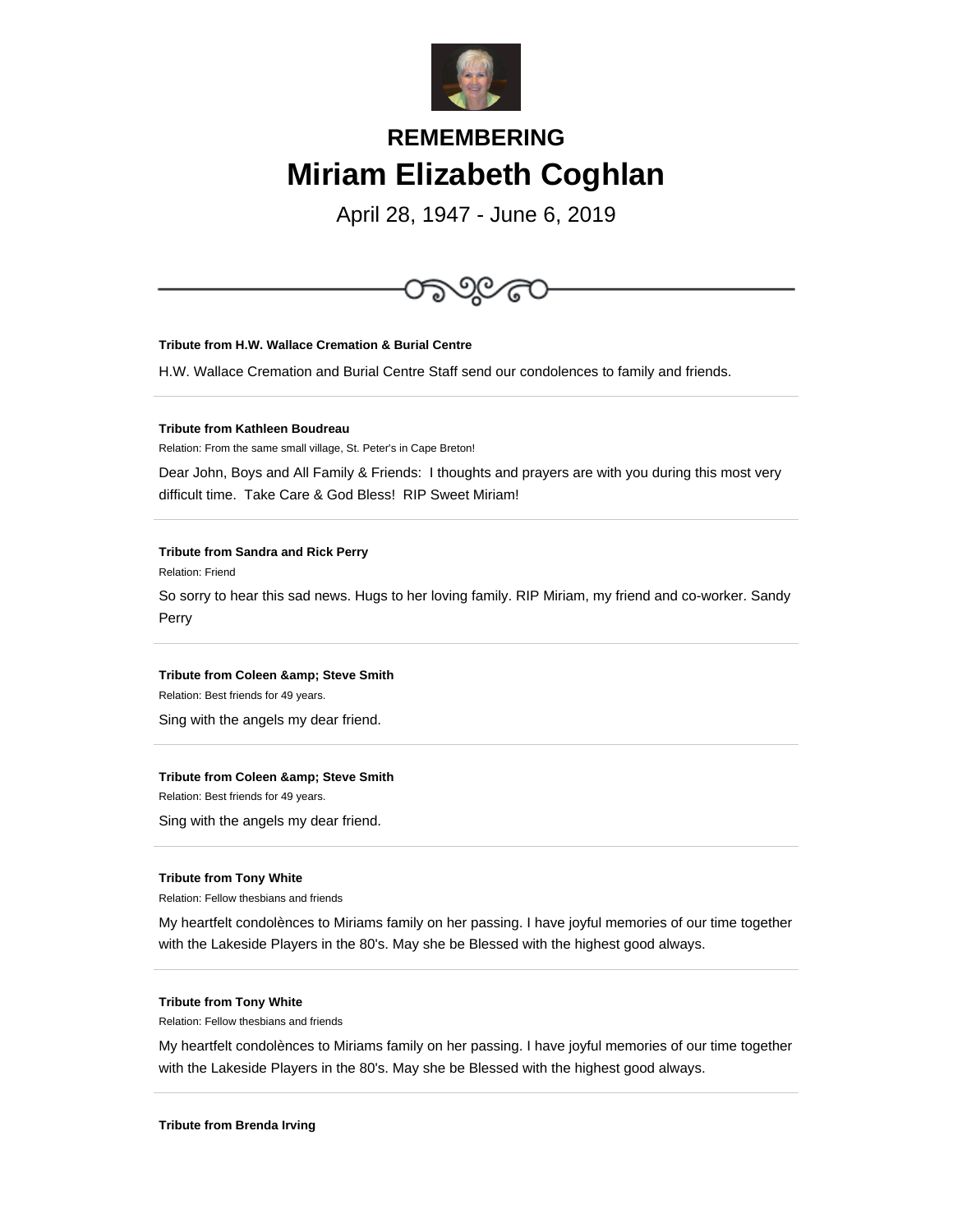#### Relation: Friend

My deepest sympathies To John Bill and Jim and rest of the family...Miriam will be deeply missed by so many

#### **Tribute from Jim Turner**

Relation: Friends for more than 20 years

Our deepest condolences to John and the rest of Mir's Family. We were so lucky to have shared time, love and laughter with Mir. She may be gone from our sight but she will always live in our hearts.

#### **Tribute from Irene Palmer**

Relation: A friend who shared friendships with a special group of dancers and performers.

So sorry to hear of Miriam's passing. She will be singing in heaven with her lovely voice.

# **Tribute from Debbie Martel**

Relation: A former student

A beautiful soul. She made me feel important at a time in my life when I felt invisible. So grateful to have received her gift of kindness. I am so very sorry for your loss.

# **Tribute from Irene and Bill McMartin**

Very sorry for your loss

# **Tribute from Marian Tobin**

Relation: First cousin & amp; friend!

Dearest John & family, we all share in your pain . Losing Miriam came as such a shock & only time will help ease the sorrow. She was so loved by so many and her memory will live on in the hearts of you ... her boys! She was so proud of you all! Please know I am only a phone call away if ever you want to just chat! I loved her too!

Marian & Ned Tobin

## **Tribute from Sherilyn Vandine (Peake)**

Relation: Friend of her kids

Miriam was such a sweet lady. Kind, funny and loved her family more than anything. You're all in my thoughts and prayers

# **Tribute from Terry and Graham Baird**

Relation: Friends

We are so sorry to hear of Miriam's passing my heart breaks for you all. Our thoughts are with you John, Jim, Bill and your Grandsons. Keep your memories close and she'll always be with you.

# **Tribute from Claire**

Relation: Aunt and cousins

so very sorry to read of Miriam's passing.totally shocked.our thoughts and prayers are with you